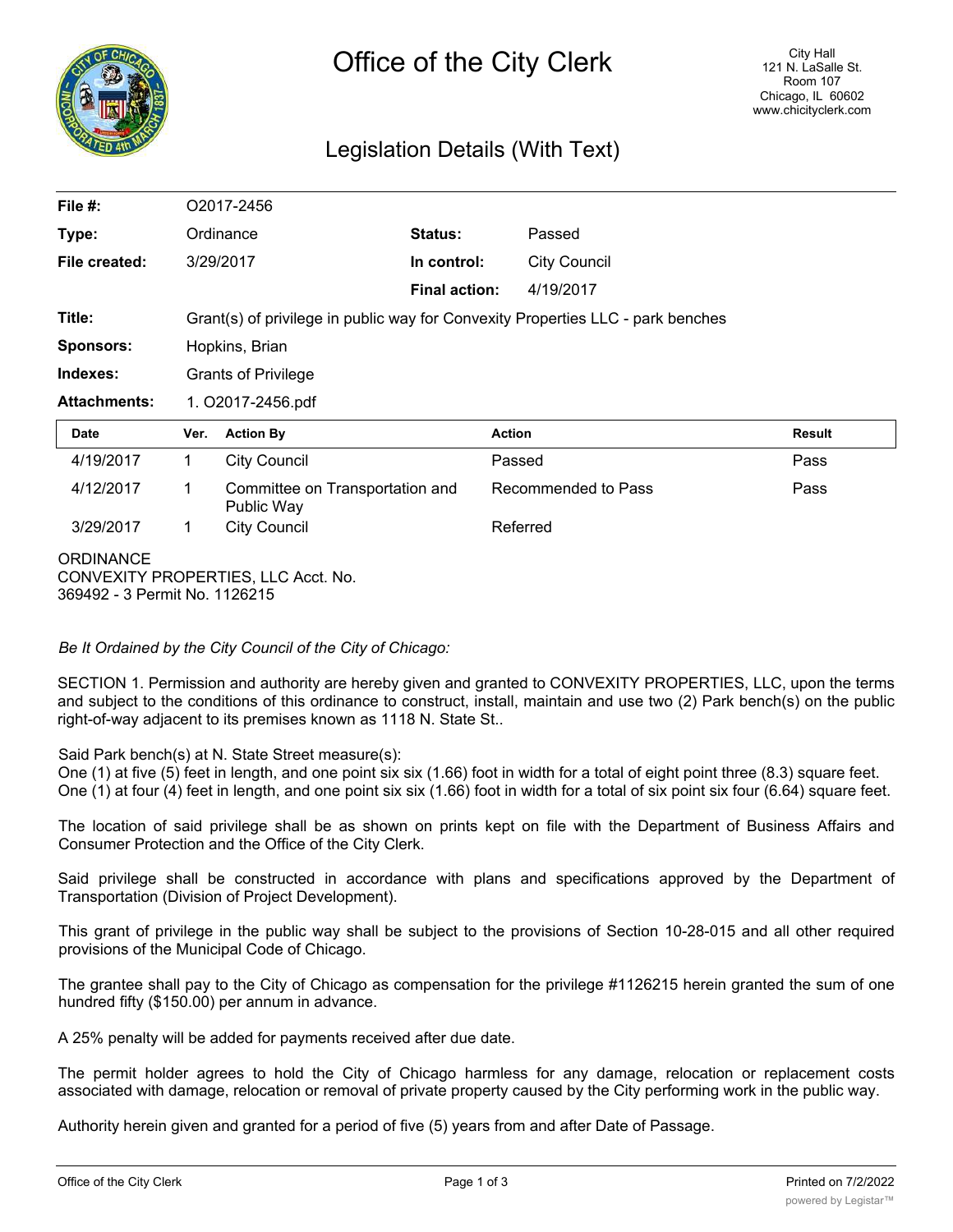Alderman

Brian Hopkins 2nd Ward

(Page 2 of 4)

Page 1

## 3

20 TALL STEEL TUBE RAILING SYSTEM (92 LF TOTAL)

# ro 3

6' TALL CURB PLANTER PERENNIALS & SHRUBS (TOTAL AREA 417 SF)

## *A A 33 J*

ELM TREE (TYP OF 3)

7 TALL SCREEN WALL (33 LF TOTAL 231 SF)

BOLLARD 42 x 4 DIA (TYP OF 7)

VICEROY HOTEL CHICAGO

1118 NORTH STATE STREET CHICAGO IL